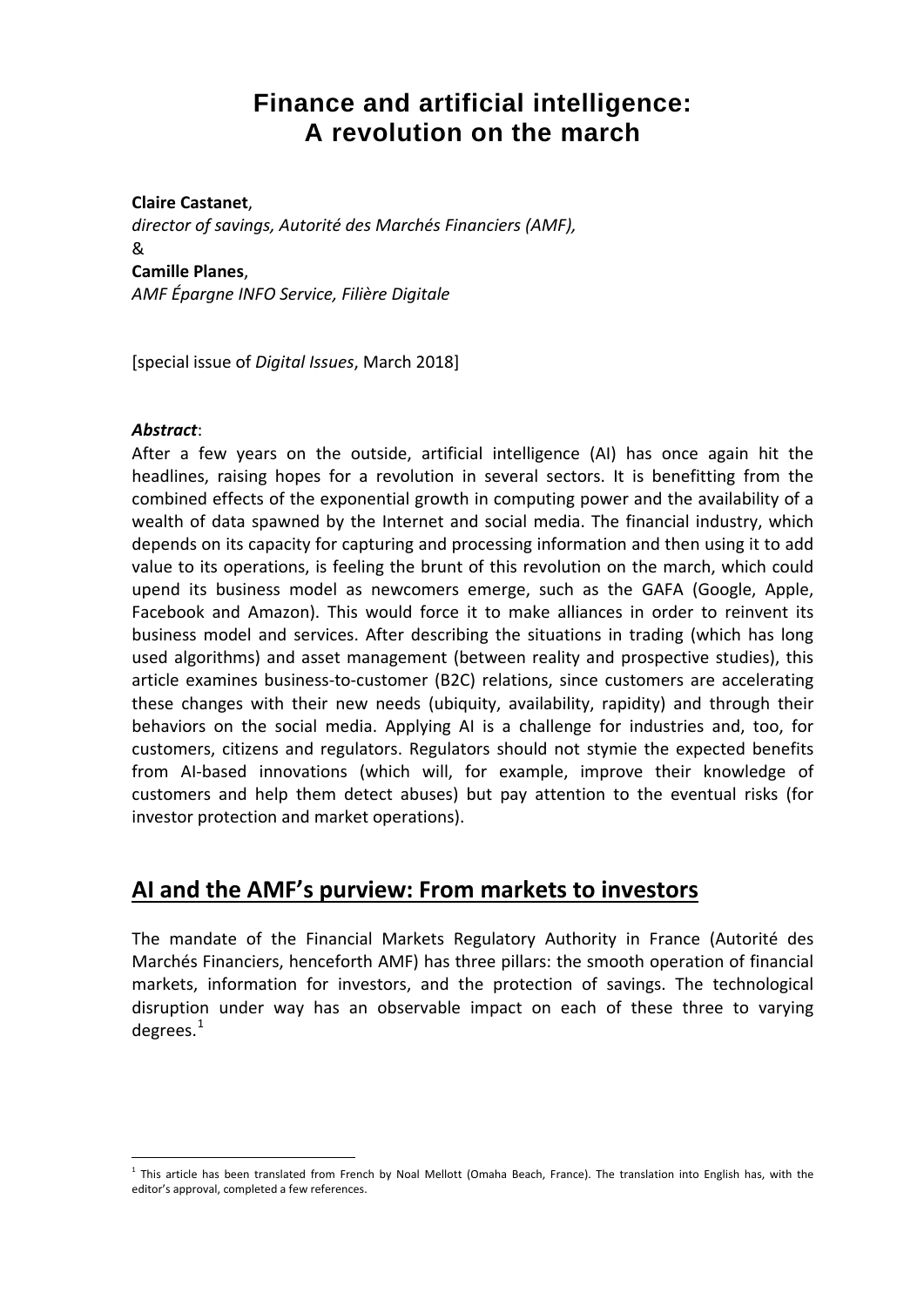## High-frequency trading

The development of derivatives, the "mathematization" of trading room activities and the relentless quest to find ways to save time have impelled a surge in high-frequency trading (HFT), which now represents more than half the transactions on financial markets. Algorithms are the critical factor in this changing space-time manifold. Now omnipresent, from making a decision to executing it, automation allows for passing (or canceling) an order in a few microseconds. In 2015, the AMF sanctioned Euronext Paris and an HFT company, Madison Tyler Europe, thus reminding all players of the importance of maintaining the market's integrity.<sup>[2](#page-1-0)</sup> However the trading algorithm now solidly installed on financial markets is not necessarily manipulative; regulators are still closely observing it. In January 2017, the AMF released a study of the comportment of high-frequency traders on the Euronext stock exchange.<sup>[3](#page-1-1)</sup>

Although these techniques are a challenge to regulatory authorities, the new tools for supervising market activities with the help of artificial intelligence (AI) will make it easier to identify patterns of suspicious bargaining on the markets or to automate the supervision and analysis of electronic messaging services.

### New opportunities for asset management

For asset management, the digital transformation is both a challenge and an opportunity (AFG 2017). Big data and machine learning are levers for changing the models of production, distribution and costs. They offer asset management the capacity for processing a mass of data, whether annotated or not, whether text, images or sound recordings. They open perspectives for more easily making original analyses and inventing new macroeconomic indicators. They also improve predictions about a firm's sales or about economic cycles in a branch of the economy by garnering the opinions of consumers and diffusing information. Better knowledge about a client's liabilities will allow for a more granular asset liability management (ALM). The risks stemming from systemic or "herd" behaviors could be managed more accurately. Investment strategies, well-honed and diversified, would reckon with the sources of growth and identify the risks of a swing in the market before it occurs.

These prospects are within reach. They call for intellectual investment and a reinforcement of considerations for protecting personal data and giving primacy to the client's interests, the purpose being to work out fair guidelines for future changes.

[http://www.amf-france.org/Actualites/Communiques-de-presse/Comission-des-](http://www.amf-france.org/Actualites/Communiques-de-presse/Comission-des-sanctions?docId=workspace%3A%2F%2FSpacesStore%2Fd83d375f-f736-40d0-9412-f722decfb4cc)

[sanctions?docId=workspace%3A%2F%2FSpacesStore%2Fd83d375f-f736-40d0-9412-f722decfb4cc.](http://www.amf-france.org/Actualites/Communiques-de-presse/Comission-des-sanctions?docId=workspace%3A%2F%2FSpacesStore%2Fd83d375f-f736-40d0-9412-f722decfb4cc)

<span id="page-1-0"></span><sup>2</sup> AMF press release of 8 December 2015, "La Commission des sanctions de l'Autorité des marchés financiers sanctionne Virtu Financial Europe et Euronext Paris" available at:

<span id="page-1-1"></span><sup>3</sup> AMF press release of 26 January 2017), "Comportement des traders haute fréquence sur Euronext Paris" available via: [http://www.amf-france.org/technique/proxy-lien?docId=workspace://SpacesStore/e4cc75a0-490e-45f0-bb24-](http://www.amf-france.org/technique/proxy-lien?docId=workspace://SpacesStore/e4cc75a0-490e-45f0-bb24-56cabeccaf33&langue=fr) [56cabeccaf33&langue=fr.](http://www.amf-france.org/technique/proxy-lien?docId=workspace://SpacesStore/e4cc75a0-490e-45f0-bb24-56cabeccaf33&langue=fr)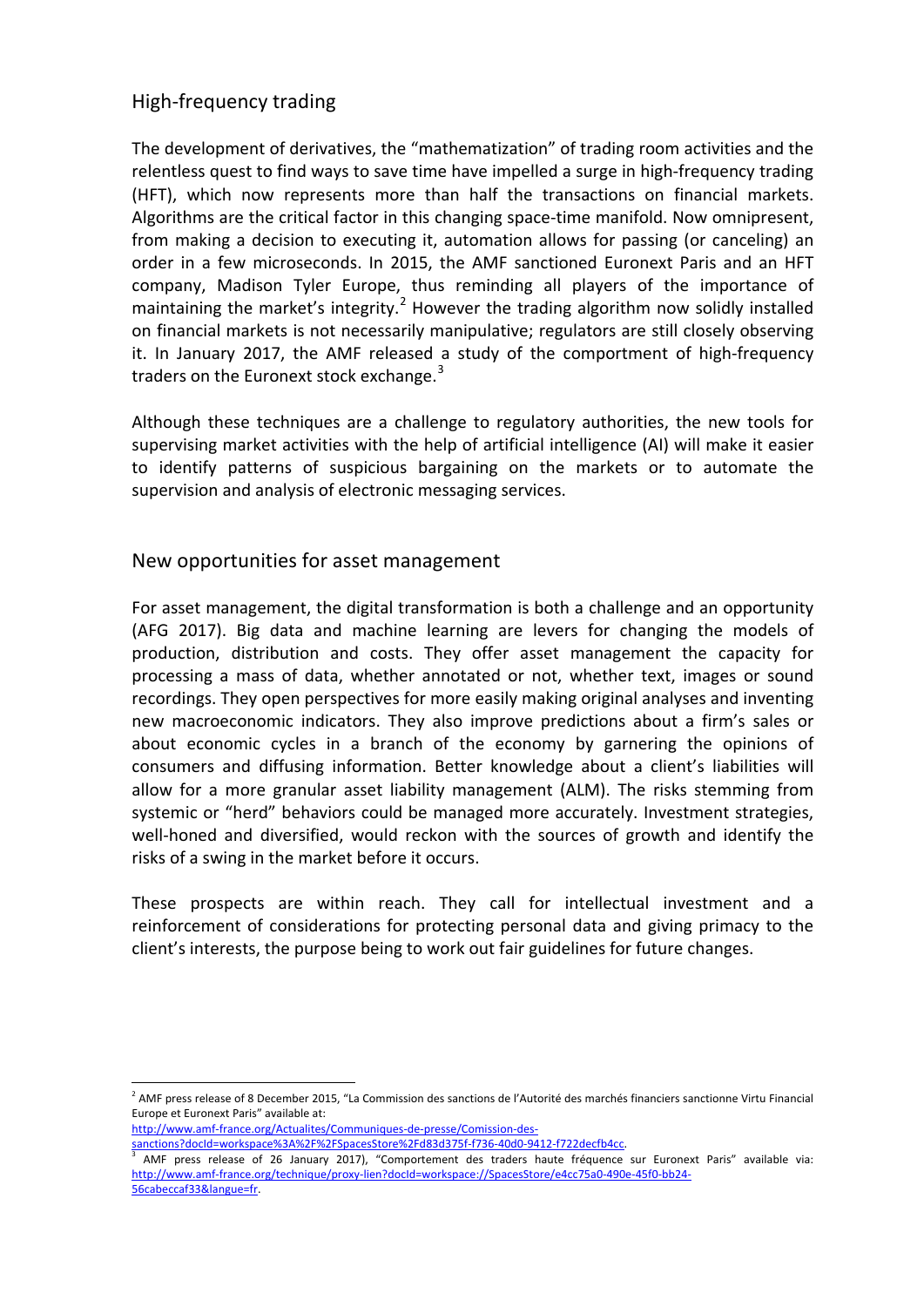## Which AI applications?

#### *Robo-advisors*

In asset management, "robo-advisors" can be used to offer a simplified user experience to clients and better match products with clients, all this at a lower cost. The model for this is "uberization" with shortened channels to clients. Concentrated on satisfying the client's new needs (simplicity, ubiquity and availability), robo-advisors provide services for profiling clients and simulating performances using complicated techniques that are, ultimately, not very disruptive. The actual cause of disruption is their marketing model. Robo-advisors give advice in place of human beings or complete human advice.

#### *Retail banking: Administrative automation and advice to customers*

Retail banking (the interface between the client and the offer of banking, insurance and other financial services) has recognized the importance of investing in AI to maintain its place in the transformation of the financial industry. Bankers foresee using AI as the principal vector of interactions with clients. $4$ 

Plans have been made to automate time-consuming tasks. Semantic analysis is used for rereading contracts and translations. The AI tool can handle complaints by detecting the claimant's state of mind so as to orient his request. These techniques, similar to tools using machine (or deep) learning, require access to a "data lake" and the formation of a data base from professional know-how. They also require mature information systems and solid experience in data management.

Smart robots are also being developed to assist financial advisors in banks. These robots can efficiently manage e-mail and improve the proposals for savings.<sup>[5](#page-2-1)</sup> It does not suffice for a financial investment advisor to have the client's profile (financial status, knowledge of and experience with financial products, the client's proclivity to take risks, objectives).<sup>[6](#page-2-2)</sup> Obligations under the EU's Markets in Financial Instruments directives (in particular for assessing a client's suitability for types of investment products) will be reinforced as of 3 January 2018.<sup>[7](#page-2-3)</sup> The offer of financial products to clients is too often unbalanced; and the information on fees is not clear. The technical expertise of advisors should be improved. AI tools for assisting them should improve the quality and traceability of the

<span id="page-2-3"></span><sup>7</sup> Texts of European Union law are available via

The original MiFID (Markets in Financial Instruments Directive) is available at:

<span id="page-2-0"></span><sup>4</sup> Accenture, "Banking technology vision 2017: Latest technology innovations and trends". Available via [https://www.accenture.com/us-en/insight-disruptive-technology-trends-2017.](https://www.accenture.com/us-en/insight-disruptive-technology-trends-2017)

<span id="page-2-1"></span><sup>5</sup> CHOCRON V. (2017) "Le Crédit mutuel déploie le robot d'intelligence artificielle Watson dans son réseau", *Le Monde Économie*, 20 April. Available at: [http://www.lemonde.fr/entreprises/article/2017/04/20/le-credit-mutuel-deploie-le-robot-d-intelligence-artificielle](http://www.lemonde.fr/entreprises/article/2017/04/20/le-credit-mutuel-deploie-le-robot-d-intelligence-artificielle-watson-dans-son-reseau_5114032_1656994.html)[watson-dans-son-reseau\\_5114032\\_1656994.html.](http://www.lemonde.fr/entreprises/article/2017/04/20/le-credit-mutuel-deploie-le-robot-d-intelligence-artificielle-watson-dans-son-reseau_5114032_1656994.html)

<span id="page-2-2"></span><sup>&</sup>lt;sup>6</sup> See the "mysterious visits" since 2010 reported in the AMF's Lettre de l'Observatoire de l'Épargne, issues 22 (March 2017), 17 (April 2016) and previous issues available at:

[http://www.amf-france.org/technique/multimedia?docId=workspace://SpacesStore/db0ceb5c-c5ce-4a2a-8262](http://www.amf-france.org/technique/multimedia?docId=workspace://SpacesStore/db0ceb5c-c5ce-4a2a-8262-db6d68a32b09_fr_2.0_rendition) [db6d68a32b09\\_fr\\_2.0\\_rendition](http://www.amf-france.org/technique/multimedia?docId=workspace://SpacesStore/db0ceb5c-c5ce-4a2a-8262-db6d68a32b09_fr_2.0_rendition)

<sup>&</sup>amp;

[http://www.amf-france.org/technique/multimedia?docId=workspace://SpacesStore/ce9ab69d-c7b1-4dd3-b7bf](http://www.amf-france.org/technique/multimedia?docId=workspace://SpacesStore/ce9ab69d-c7b1-4dd3-b7bf-cd2cf1194130_fr_1.0_rendition)[cd2cf1194130\\_fr\\_1.0\\_rendition.](http://www.amf-france.org/technique/multimedia?docId=workspace://SpacesStore/ce9ab69d-c7b1-4dd3-b7bf-cd2cf1194130_fr_1.0_rendition)

[http://eur-lex.europa.eu/browse/directories/legislation.html.](http://eur-lex.europa.eu/browse/directories/legislation.html)

[http://eur-lex.europa.eu/LexUriServ/LexUriServ.do?uri=CELEX:32004L0039:EN:HTML.](http://eur-lex.europa.eu/LexUriServ/LexUriServ.do?uri=CELEX:32004L0039:EN:HTML)

MiFID 2 is available a[t http://eur-lex.europa.eu/legal-content/EN/TXT/?uri=CELEX:32014L0065.](http://eur-lex.europa.eu/legal-content/EN/TXT/?uri=CELEX:32014L0065)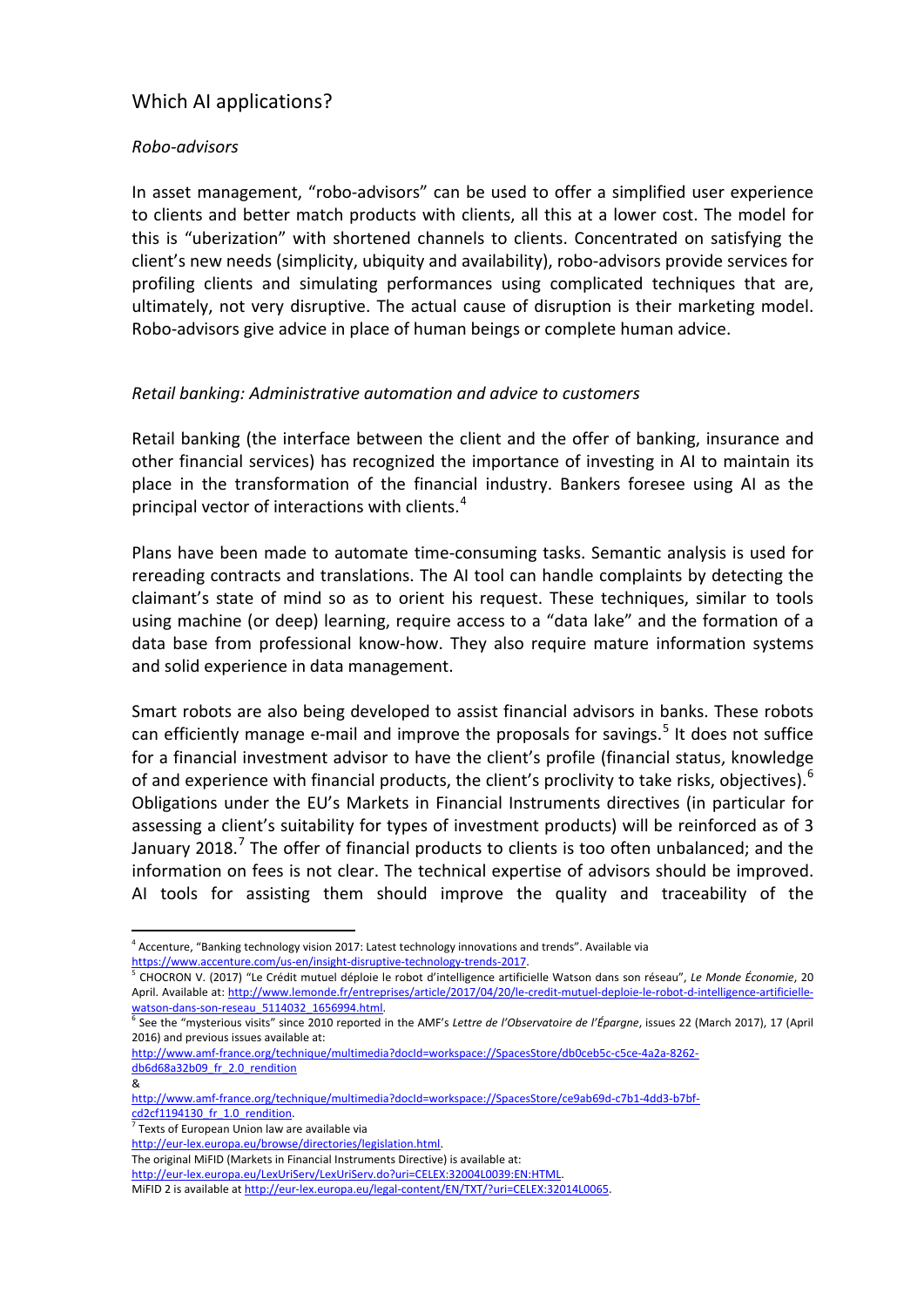recommendations they make. This problem concerns all banks, whether brick-and-mortar or purely on-line.

Several AI applications (for processing natural language or images, automatic learning, multi-agent and robotic systems) are rapidly changing the tools used for customer relations. Besides the traditional channels for these relations (mail, telephone), a useful new one is the chatbots and other conversational tools (with vocal or visual recognition) or even interactive vocal servers. Profiling clients, classifying queries, adapting communication to the type of client ("millennials" now 18 to 30 years old, the "vulnerable"…), the automation of relations with clients is experienced as a break with the traditionally procedural environment; the socioeconomic consequences are to be taken into account.<sup>[8](#page-3-0)</sup>

# **Artificial intelligence and regulatory authorities**

## The MiFID 2 directive

The effective date of the EU's MiFID 2 is January 2018.<sup>[9](#page-3-1)</sup> This Financial Instruments Directive is going to deeply reorganize these markets and relations with clients.

### *Algorithmic trading*

To ensure the integrity of the market, MiFID 2 provides for measures to prevent the risks related to algorithmic trading. High-frequency traders will be held responsible, and have to be capable of: notifying regulatory authorities about how they use automated processes, of testing algorithms, and of keeping records of the orders passed using them. To ensure transparency and fairness, this directive also pushes for a tighter oversight of the markets, of trading platform fees and of "colocalization services". Colocalization is the placing of computer servers as close as possible to those of target firms in the markets so as to pass orders even faster.

#### *A focus on end clients*

For the sake of protecting investors, one of MiFID's three pillars reinforces procedures related to: information about the client's knowledge and expertise, channels of distribution and the execution of orders. This directive establishes a framework for selling practices and fosters the utilization of digital technology by fund managers. The provisions about "product governance" precisely distribute responsibilities between "producers" and "distributors" of financial instruments for: designing financial products, adapting them to the client's needs and choosing the suitable channel of distribution (See Figure 1).

<span id="page-3-0"></span><sup>&</sup>lt;sup>8</sup> "Fermeture d'agences, suppressions de postes... Ce que prévoit le plan d'économies de la Société Générale à 1 milliard d'euros", *Challenges*, 28 Novembre 2017. Available at:

[https://www.challenges.fr/finance-et-marche/banques/fermeture-d-agences-suppressions-de-postes-ce-que-prevoit-le-plan-d](https://www.challenges.fr/finance-et-marche/banques/fermeture-d-agences-suppressions-de-postes-ce-que-prevoit-le-plan-d-economies-de-la-societe-generale-a-1-milliard-d-euros_516246)[economies-de-la-societe-generale-a-1-milliard-d-euros\\_516246.](https://www.challenges.fr/finance-et-marche/banques/fermeture-d-agences-suppressions-de-postes-ce-que-prevoit-le-plan-d-economies-de-la-societe-generale-a-1-milliard-d-euros_516246)

<span id="page-3-1"></span><sup>9</sup> MiFID 2 updates the EU's MiFID 1 directive of 2004. See note 2.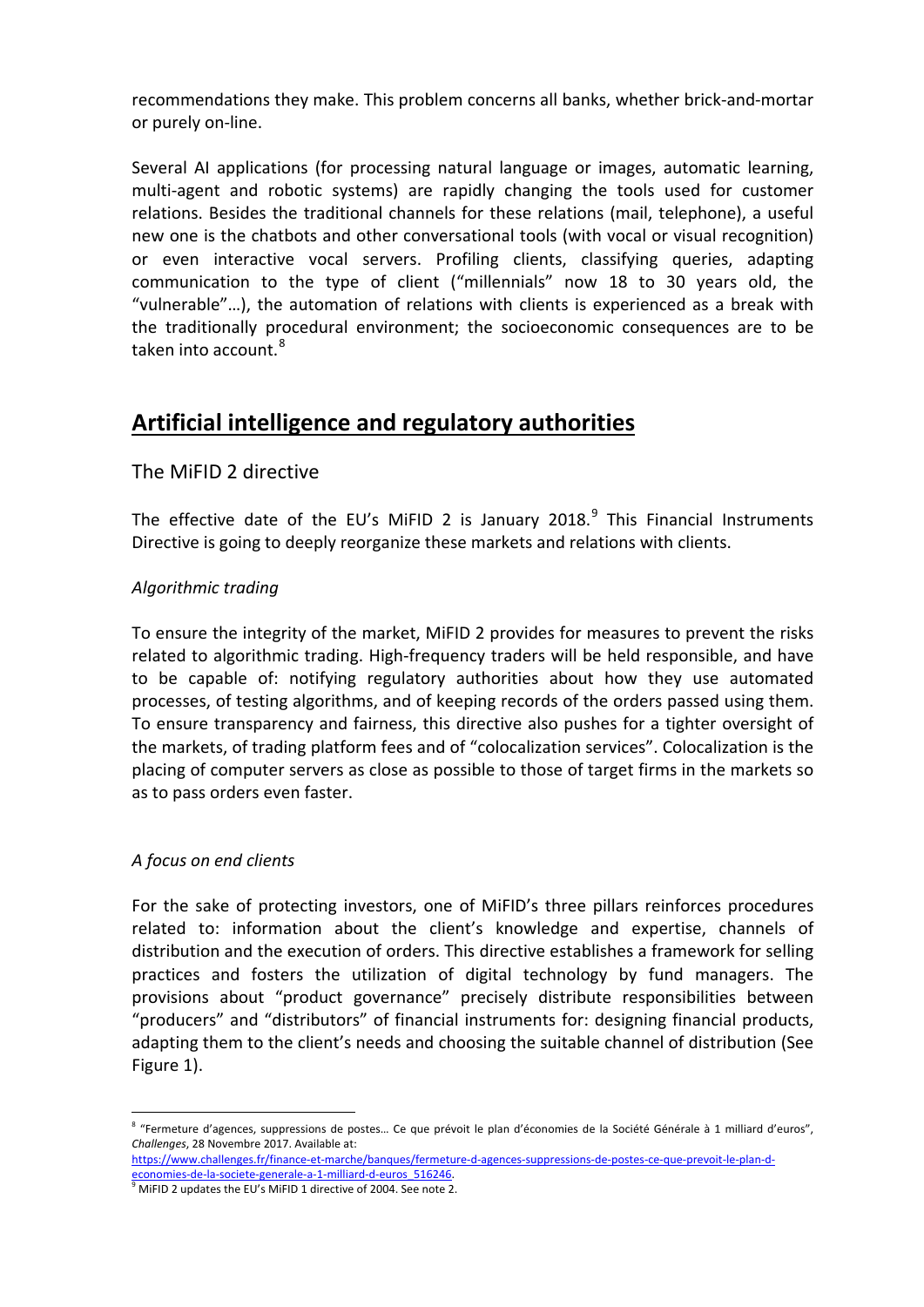

Source: AMF (February 2017, p. 11)

Before offering an investment service, the suitability of the financial product with the client's profile must be verified. MiFID 2 enlarges this "know-your-customer" obligation: the client's capacity for financial losses is to be taken into account by measuring his risk tolerance and setting his investment goals.

Given this use of digital technology, how do cybernauts perceive the questions they are asked? Tests have to avoid negative biases in client protection and in the client's understanding of offers. A joint cross-sector committee of EU regulatory authorities is conducting exploratory studies on this issue.

Provisions have been added on after-sales services: the obligation to provide, at the client's request, a record of the service. The investment service provider (ISP) must be capable of proving that it has satisfied "best selection" and "best execution" requirements to obtain the best possible result when executing a client's order.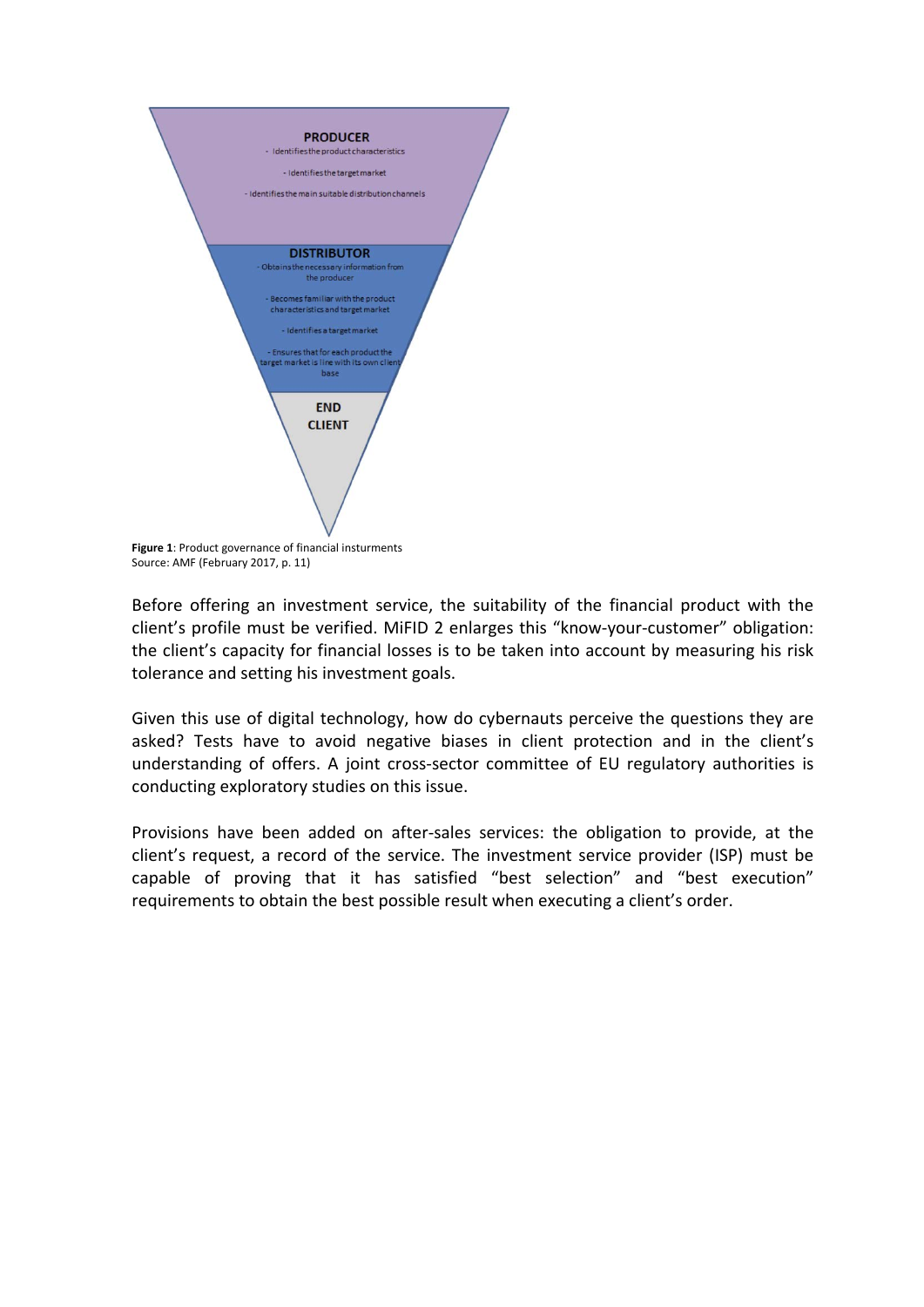## The AMF's evolving doctrine

The AMF has already adopted a position for overseeing certain negative externalities observed during the digitization of financial market processes. With respect to knowyour-customer practices, ISPs have the responsibility of being aware of the risks of automation for client verification procedures (AMF 2013) and of the risk that their systems become a gaming platform (similar to on-line games). In May 2017, the AMF modified its general rules and issued a recommendation to market players who propose simulations of financial securities. Recalling the legislative and regulatory measures that apply to investment service providers and to financial investment advisors, this recommendation sets technical requirements for simulators.

To satisfy the growing requirements of conformity (owing to the RegTech project), these contributions from regulatory authorities help delimit technological possibilities while boosting their use by fund managers.

# **The challenges of AI**

AI is already present in everyday life: voice and face recognition, medical diagnoses, etc. (BRAUNSCHWEIG 2016). In 2017, it moved into financial services, a movement relayed by the media. This technology fascinates: research, human enhancement, a source of wealth and jobs… but it also arouses fear. Might AI not outstrip human beings and dominate them? Might it (via HFT) not trigger stock market crashes? Might it not penetrate the secrets of our private lives by analyzing personal data or massively destroying jobs?

## Putting AI to use

The implementation of AI is part of a firm's strategy. Given the innovativeness of this technology, a framework must be set up for respecting and protecting people. The goal is not to require that AI understands what users want but, instead, to interpret users' instructions and not become the sorcerer's apprentice (DIETTERICH & HORVITZ 2015). For AI to be accepted by all stakeholders (customers, wage-earners), this framework must be explained. Several researchers in this field are convinced of this need for transparency.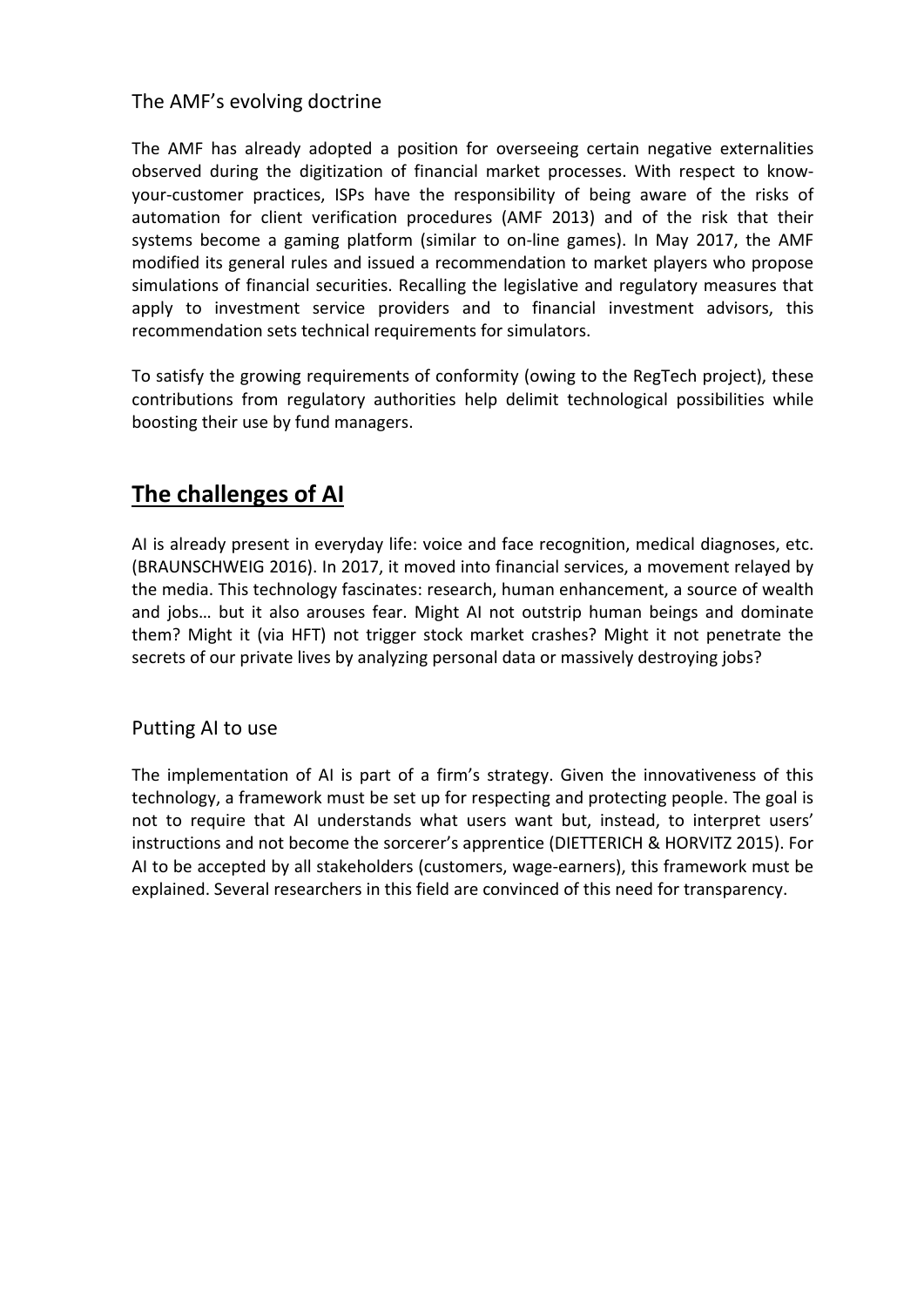#### *A supervised system with continuous governance*

Learning systems define rules that can be automatically applied on a large scale. The hypotheses underlying these systems must be identified, explicated and debated collectively. Omitting doing this could lead to discrimination (age), exclusions from financial services (income level), or unfair treatment (fees)…

Since unexpected information can create inadequate results, the quality process inherent in the system must be up to par. It can serve to pilot the architecture, benefit from a metalevel of control over the coherence of the established framework with the results generated by the system. Circuit-breakers are indispensable. Ethics and the sensitivity of stakeholders must be taken into account. The governance of an AI system must be permanent and robust.

Cyberattacks can target AI systems. A major issue for risk management (which has to be supervised at the highest level) is to identify the AI systems that interest cybercriminals.

One of AI's objectives is to reduce human mistakes. A fine point is to determine when an analysis by humans is required so that the advice delivered is truly personalized.

Studies of behavioral economics in finance have focused on the cognitive biases of the consumers of financial products and services. Daniel Kahneman (2011) has described two systems of decision-making. System  $1$  – emotional, fast and intuitive – operates automatically. System 2 — reflective, calculating and slower — requires mental effort. AI corresponds to system 1, the system "naturally" used when making a decision. But might this rapidity not be counterproductive when the objective is to obtain the consumer's enlightened consent? Should we not foresee circuit breakers in the increasingly fluid interactions with clients? By crossing information from studies in various academic disciplines, we could detect the cognitive biases that risk being produced by using these new AI tools, and make the needed corrections.

Financial service providers are ultimately fully responsible for the suitability and adequacy of their advice in relation to the client's needs and profile. The new AI systems have real advantages (efficiency, guided assistance, the improvement of the knowledge available to advisors, etc.), but they require an enlightened governance for steering them. Major issues arise with regard to human resources: cultural changes, training the developers of algorithms in client protection and behavioral finance, the skills for data analytics, etc.

#### *Using data*

Investors who have been attracted by the offer of more fluid client services are entering their personal data into AI programs, which have a voracious appetite for information. The bigger the data, the faster they circulate, and the more varied they are; the better the results yielded by algorithms — the four *v*'s of big data; volume, velocity, variety and value. The coherence of the data used warrants the veracity of the findings made using them (GANAY& GILLOT 2017). Investors have to know the parties with whom they are contracting a relationship: who will be using their data? and for what purpose?